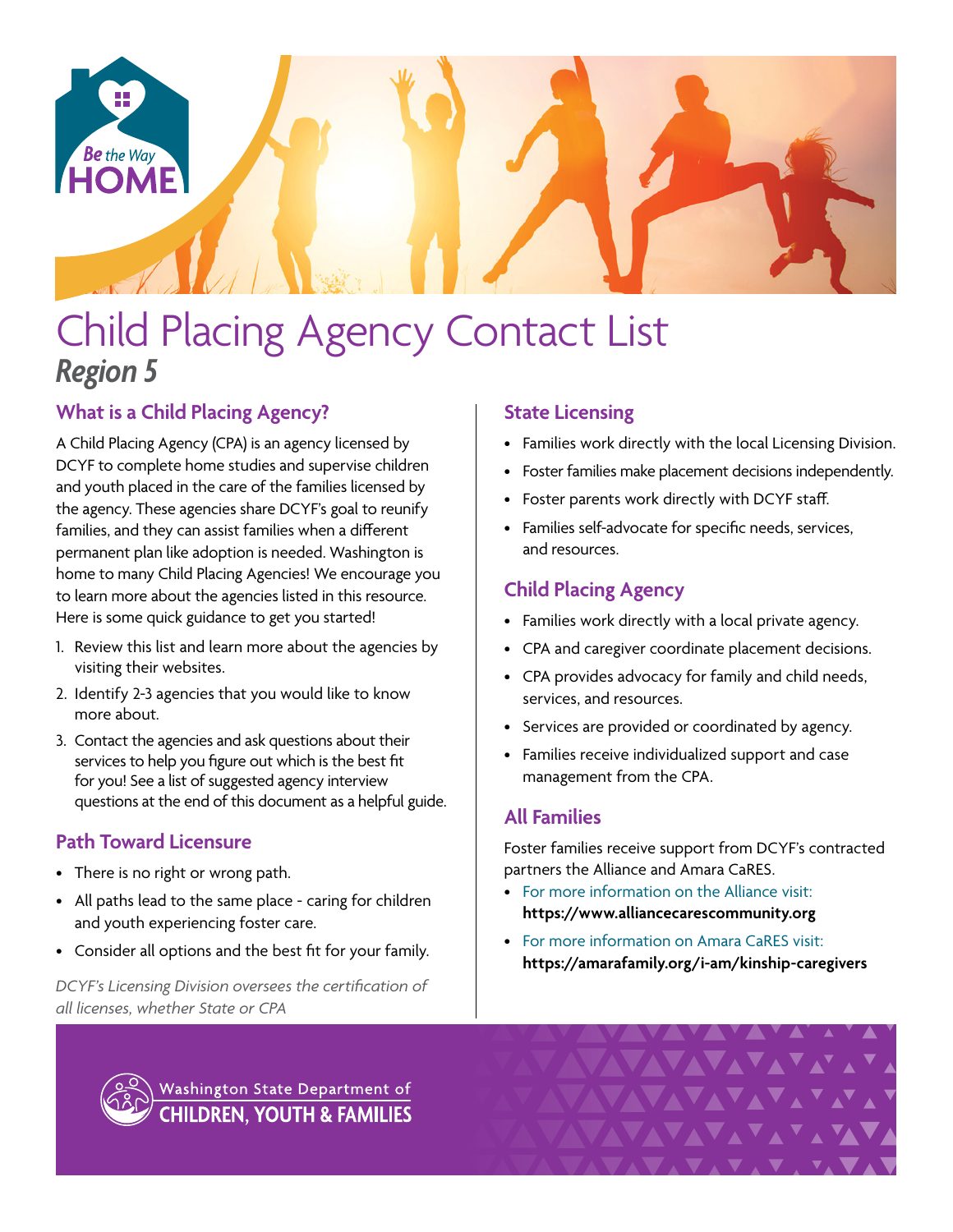

# **Child Placing Agencies Serving Region 5:**

#### **AMARA**

Contact: Emily Sigler Email: **[FosterInfo@amarafamily.org](mailto:FosterInfo%40amarafamily.org?subject=)** Phone: (206) 260-1700 Website: **[https://amarafamily.org/programs-resources/](https://amarafamily.org/programs-resources/become-a-foster-parent
) [become-a-foster-parent](https://amarafamily.org/programs-resources/become-a-foster-parent
)**

## **BEAUTIFUL BIRDS FAMILY SERVICES**

Contact: Charles Carson Email: **[charles@beautifulbirds.org](mailto:charles%40beautifulbirds.org?subject=)** Phone: (253) 380-4440 Website: **<http://www.beautifulbirds.org>**

#### **CATHOLIC COMMUNITY SERVICES**

Contact: Leah Barkell Email: **[leahb@ccsww.org](mailto:leahb%40ccsww.org?subject=)** Phone: (253) 502-2745 Website: **[https://ccsww.org/get-help/child-youth](https://ccsww.org/get-help/child-youth-family-services/foster-care)[family-services/foster-care](https://ccsww.org/get-help/child-youth-family-services/foster-care)**

#### **COMMUNITY & FAMILY SERVICES FOUNDATION**

Contact: Shelly Genuardi Email: **[gera@cfsf.net](mailto:gera%40cfsf.net?subject=)** Phone: (360) 895-7889 ext. 406 Website: **<https://cfsf.site>**

## **COMMUNITY YOUTH SERVICES**

Contact: Nathan Lachine Email: **[nlachine@CommunityYouthServices.org](mailto:nlachine%40CommunityYouthServices.org?subject=)** Phone: (360) 701-7050 or 1 (888) R-FOSTER Website: **<https://communityyouthservices.org>**

#### **COMPREHENSIVE LIFE RESOURCES**

Contact: Ashley Harris Email: **[aharris@cmhshare.org](mailto:aharris%40cmhshare.org?subject=)** Phone: (404) 414-1433 Website: **<https://www.chance4children.org>**

#### **JMC – FOSTER FAMILIES**

Contact: Joshua Kent Email: **[jkent@jmckids.com](mailto:jkent%40jmckids.com?subject=)** Phone: (360) 210-1203 Website: **<https://www.jmckids.com>**

## **LORENE'S PLACE II**

Contact: Jacqueline Tutt Email: **[jacquiet@lplacekids.org](mailto:jacquiet%40lplacekids.org?subject=)** Phone: (253) 230-0647 Contact: Zena Galindo Email: **[LP2fc@lplacekids.org](mailto:LP2fc%40lplacekids.org?subject=)** Phone: (253) 759-3650 Website: **<https://www.lplacekids.org>**

#### **OLIVE CREST SOUTH SOUND**

Contact: Anna Fields Email: **[Anna-Fields@olivecrest.org](mailto:Anna-Fields%40olivecrest.org?subject=)** Phone: (253) 572-7888 Website: **<https://www.olivecrest.org/pacific-northwest>**

## **OLIVE CREST WEST SOUND**

Contact: Angela Youtsey Email: **[Angela-Youtsey@olivecrest.org](mailto:Angela-Youtsey%40olivecrest.org?subject=)** Phone: (360) 621-7978 Website: **<https://www.olivecrest.org/pacific-northwest>**

#### **PIERCE COUNTY ALLIANCE**

Contact: Megan Toney Email: **[toneyml@p-c-a.org](mailto:toneyml%40p-c-a.org?subject=)** Phone: (253) 502-5489 Website: **<https://piercecountyalliance.org>**

## **PUYALLUP TRIBE CHILDREN'S SERVICES**

Contact: Mandy Morlin Email: **[Mandy.Morlin@PuyallupTribe-nsn.gov](mailto:Mandy.Morlin%40PuyallupTribe-nsn.gov?subject=)** or **[ChildrenSvcs@PuyallupTribe-nsn.gov](mailto:ChildrenSvcs%40PuyallupTribe-nsn.gov?subject=)** Phone: (253) 680-5532 Website: **<http://puyallup-tribe.com>**